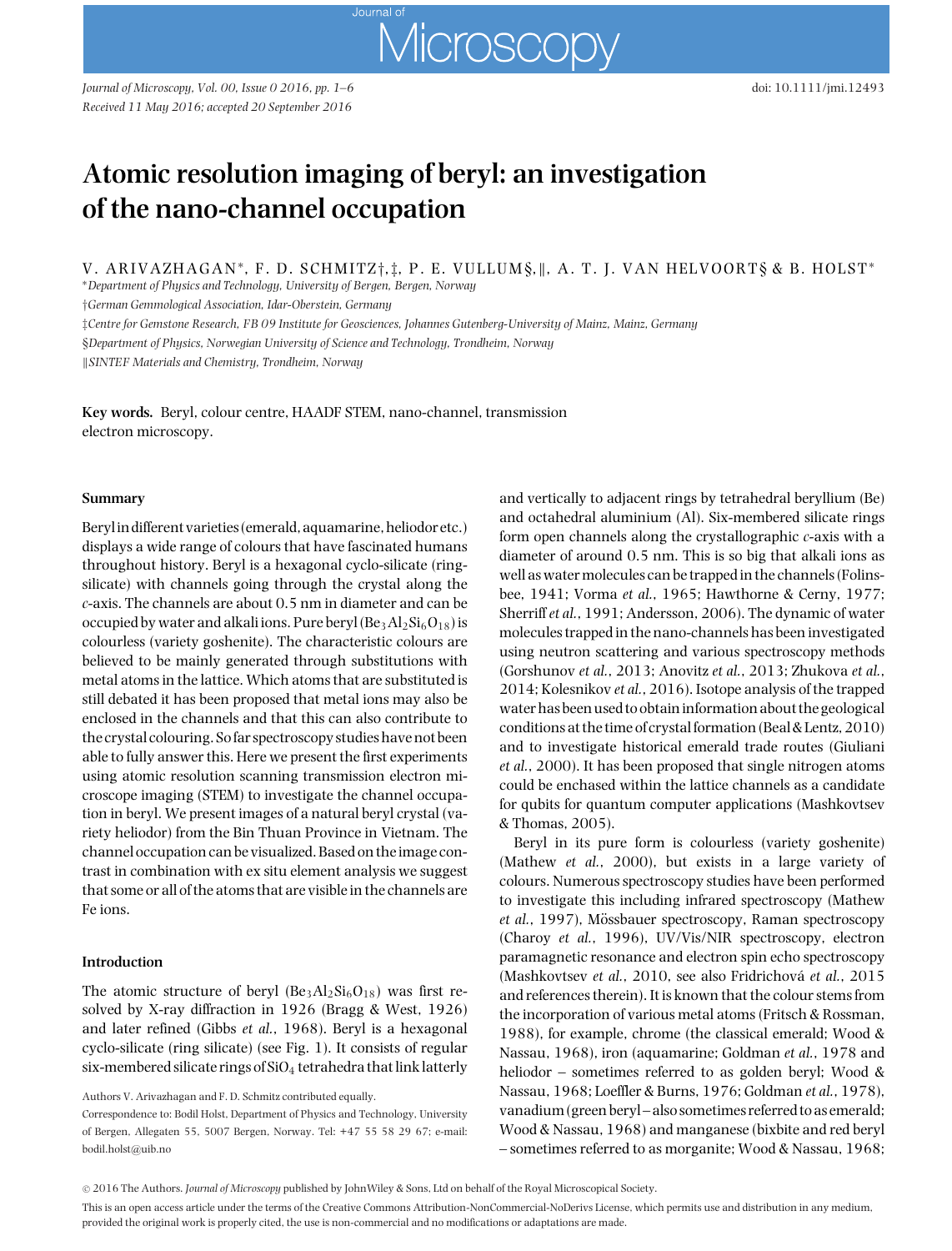

**Fig. 1.** Atomic model of beryl.

Shigley & Foord, 1984). How this incorporation takes place and how it affects the colouring, is still a matter of debate. In the case of incorporation of iron, the resulting colour change varies from the characteristic blue in aquamarine over bluish to yellowish green to deep golden in heliodor.

The yellow colour of heliodor is due to absorption between 450 nm and the absorption edge at 320 nm. The cause for this was originally attributed to the substitution of  $Fe^{3+}$  ions for  $Al^{3+}$  ions in the octahedral Al positions in the crystal (Wood & Nassau, 1968). Later it was proposed that both  $Fe^{2+}$  and  $Fe^{3+}$ areincorporatedin the octahedral positions of Al (Spinolo*et al.*, 2007). Other studies claimed that the yellow colour of heliodor is in fact linked to a substitution of  $Fe^{3+}$  on a tetrahedral site, that is, Be or Si (Solntsev & Bukin, 1997; Andersson, 2013). For further recent work on natural beryl crystals see Huong *et al.* (2012) and Fridrichová *et al.* (2015).

It has been suggested that metal atoms/ions can also be trapped in the channels. This has been proposed as an explanation for certain colour variations in beryl (Viana *et al.*, 2002). However, other studies suggest that metal atoms in the channels do not contribute to the colouring at all. For example Mathew *et al.* report measurements on samples of colourless beryl (goshenite), which showed a strong  $Fe^{3+}$  signal in Mössbauer spectroscopy (Mathew *et al.*, 2000). If the  $Fe<sup>3+</sup>$  ions had been substituted into the lattice structure one would have expected a visible colour change.

Despite the geological and gemmological interest no electron microscopy work at genuine atomic resolution has been carried out on beryl so far. This is presumably due to its fragility and the fact that it is beam sensitive, which makes both sample preparation and imaging difficult. TEM images of a natural beryl from Mexico can be found in (Buseck & Iijima, 1974). The lattice images are of high quality but give only the overall structure. Given the TEM instrumentation and the technique chosen it is not apparent if channels are empty or filled.

In this paper, we present the first aberration corrected atomic resolution high-angle annular dark-field (HAADF) scanning transmission electron microscopy (STEM) images of a natural beryl crystal. This technique has a supreme



**Fig. 2.** Image of the beryl crystal sample used for this work, a natural heliodor from the Bin Thuan Province in Vietnam. The crystal is 2.49 cm long and has a weight of 7.65 Karat. The red patches are remains of the host rock.

spatial resolution and the contrast makes it possible to differentiate between variations in the average atomic number of the columns as well as filling of the channels. In 'Experimental methods' section, we present the experimental methods applied, including the TEM specimen preparation as this is a crucial step in obtaining the results. In 'Results and analysis' section, the results are presented, including an element analysis on the bulk crystal sample based on energy dispersive X-ray spectroscopy (EDX) and induction coupled plasma mass spectrometry (ICP-MS). The study gives the overall structure and the local variations in the channels.

## **Experimental methods**

The sample investigated here is a natural beryl crystal of the heliodor variety from the Bin Thuan Province in Vietnam. The crystal is 2.49 cm long and has a weight of 7.65 Karat (see Fig. 2). In a preliminary study, an element analysis of 59 natural beryl samples from 13 different countries was performed (Schmitz). This sample was chosen because the element analysis shows that it has a low amount of nonformula elements compared to the other samples, except for Fe and Na.

#### *TEM specimen preparation and imaging*

A TEM foil taken from a (0001) facet was prepared on a Helios Nanolab Dual-Beam Focused Ion Beam (FIB) (FEI, Hillsboro, Oregon, USA). Because of the poor electrical conductivity of beryl, the macroscopic single crystal was coated by a 40 nm thick Pt/Pd layer prior to FIB preparation to avoid charging in the FIB. In the FIB, an additional 200 nm Pt protection layer was deposited by electron beam-assisted deposition, before adding a  $2 \mu m$  thick carbon protection layer by ion beamassisted deposition. All coarse ion beam thinning was done at 30 kV acceleration voltage for the  $Ga^+$  ions. Final thinning was performed at 5 and 2 kV acceleration voltages to minimize the ion-induced surface damage on either side of the TEM foil.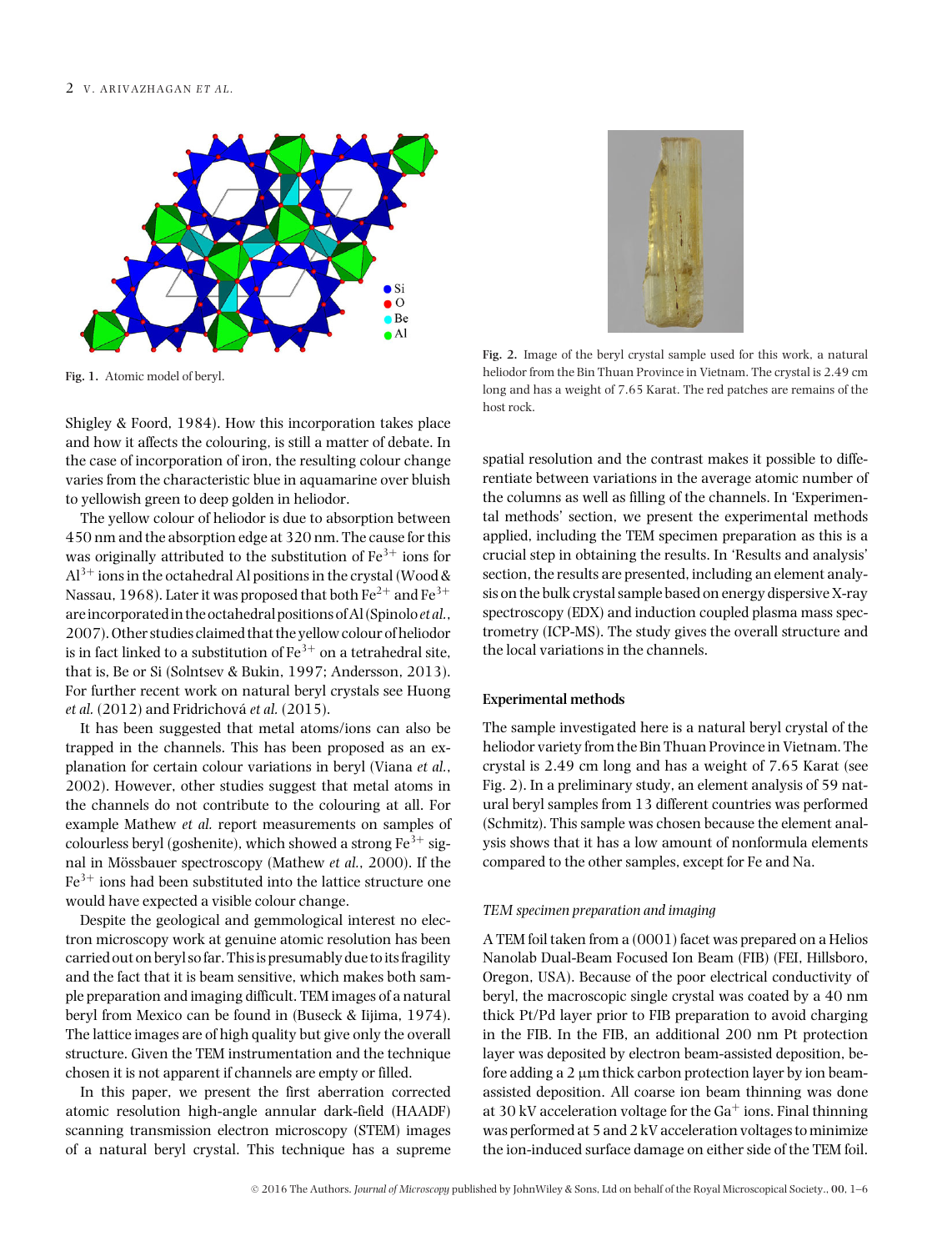The TEM lamella had no additional coating and was even in thickness. All conducting layers were on the side of beryl material, and the electron beam propagated through beryl only, that is, no additional conductive layer added for TEM analysis. The area imaged was  $40 \pm 20$  nm thick.

TEM was performed with a double Cs corrected, cold FEG JEOL ARM200CF, operated at 200 kV. The high angle, annular dark field (HAADF) STEM images were acquired with collection angle range of 43–170 mrad. The beam convergence semicollection angle was 27.4 mrad.

## *Element analysis*

The element analysis was carried out on the bulk crystal sample using two different instruments. The concentrations of the main elements (Si, Al, Fe and Na) were measured with an electron-microprobe (EMPA) of the type JEOL JXA-8200 using energy dispersive X-ray spectroscopy (EDX). The EMPA was equipped with a Xe-gas and a pentaerythritol (PET)-detector. The other main elements: Be and O and H from water in the channels cannot be measured with this instrument because these three elements are all too light. Further a trace element analysis was performed with an inductively coupled plasma quadrupole mass spectrometer (ICP-MS) of the type NWR 193 (ESI New Wave) 193 nm Agilent 7500, calibrated with the standard NIST-SRM 610. Si was measured with the EMPA to form the internal standard for the trace element analysis. For each instrument, 10 measurements were carried out on 10 different positions chosen at random. Different positions were chosen for the two instruments.

## **Results and analysis**

Figure 3 shows a raw atomic resolution HAADF STEMimage of beryl taken along the *c*-axis. The 60 pA was the highest beam current that could be used to avoid sample damage during high resolution scanning transmission electron microscopy (STEM) imaging. Even at 60 pA, the combination of a small pixel size  $(< 0.1 \text{ Å})$  and a high pixel dwell time  $(> 30 \text{ }\mu\text{s})$  still resulted in significant beam damage. The total tolerable dose limits the achievable resolution (i.e. 'Rose's Criterion') (Van Dyck *et al.*, 2004; Egerton, 2013). Nevertheless due to the higher inherent contrast of HAADF STEM compared to conventional bright-field TEM imaging, a high spatial resolution could still be achieved. A reduction of the electron beam acceleration voltage from 200 to 80 kV significantly increased the electron beam-induced sample damage, rather than reducing it. This indicates, as expected for low atomic number minerals, that the electron beam-induced damage mechanism is radiolysis rather than knock-on damage (Williams & Carter, 2009). Itwas not possible to collect sufficient signalfor element analysis on individual atoms using X-ray energy dispersive spectroscopy (EDX) and/or electron energy loss spectroscopy (EELS) due to this low critical dose for this beryl sample. How-



**Fig. 3.** Atomic resolution HAADF STEM image of a natural Heliodor crystal along the *c*-axis. Be atoms are not visible. The colour code for the atomic model superimposed on the image is similar to that used in the atomic model presented in Figure 1.

ever, a significant amount of information can still be extracted from the image contrast. It is well known that the HAADF signal intensity scales almost with the atomic number *Z* squared  $(I \approx Z^{1.6-2.0})$ , often referred to as Z-contrast imaging (Nellist & Pennycook, 2000). This, given an even specimen thickness for the FIB lamella, together with the incoherent imaging, often allows a direct interpretation of the lattice. These are key advantages over high resolution transmission electron microscopy (HRTEM). Hence, for beryl with the ideal chemical formula  $Be_3Al_2(Si_2O_6)_3$ , the atomic columns containing Al  $(Z = 13)$  and Si  $(Z = 14)$  are expected to dominate the image contrast. At first glance, it might appear strange that the Al columns are so much brighter than the Si columns. This is however due to the fact that there are 12 Si columns per unit cell along the present [0001] projection of the structure, but only two Al-columns. For every Si atom in one of the Si columns, there are two Al atoms in each of the Al columns. The Be columns appear dark due to the low atomic number  $(Z = 4)$ , but the O columns  $(Z = 8)$  are visible. This is due to the average low atomic number in the sample and the high number density of atoms in the O columns. The overall structure is in excellent agreement with the atomic model for beryl.

Table 1 shows the results of the trace element analysis, including the results for the concentrations of the main elements obtained with EMPA (EDX). In order to calculate the concentrations of the trace elements, the concentrations of all the main elements must be known as well. Following the standard procedure in the literature, we assume that the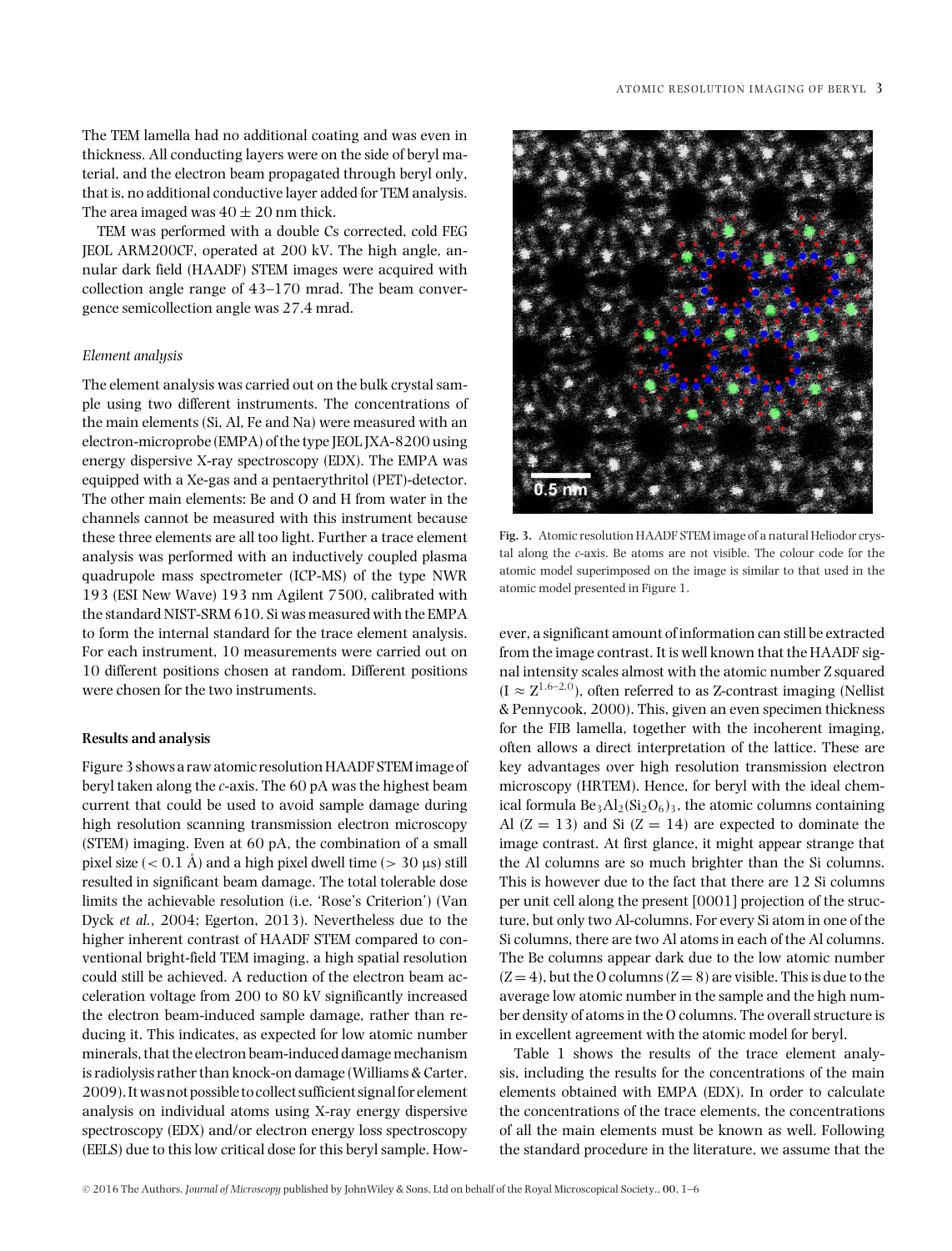## 4 V. ARIVAZHAGAN *ET AL*.

| Table 1. Element analysis of the heliodor crystal sample used for this work. All elements above the detection limit are listed. Following the common |
|------------------------------------------------------------------------------------------------------------------------------------------------------|
| approach we include the wt.% numbers of the oxides for the EDX analysis. Fe has been taken to be trivalent. See main text for details.               |

| EMPA (EDX)                     |                             |              |                |                              |              |
|--------------------------------|-----------------------------|--------------|----------------|------------------------------|--------------|
| Element-oxide                  | Concentration oxide [wt.%]  | Error [wt.%] | Element        | Element concentration [wt.%] | Error [wt.%] |
| SiO <sub>2</sub>               | 66.3                        | 0.2          | Si             | 30.99                        | 0.09         |
| Al <sub>2</sub> O <sub>3</sub> | 18.1                        | 0.1          | Al             | 9.58                         | 0.06         |
| Fe <sub>2</sub> O <sub>3</sub> | 0.23                        | 0.03         | Fe             | 0.16                         | 0.02         |
| Na <sub>2</sub> O              | 0.085                       | 0.01         | Na             | 0.063                        | 0.007        |
|                                |                             |              | $\mathbb{C}$ s | 0.04                         | 0.015        |
| BeO and $H_2O$ estimated       | 13 (BeO) $2(H_2O)$          |              | Be H           | 4.680.11                     |              |
| Sum                            | 99.7                        | 0.35         |                |                              |              |
|                                | <b>ICP-MS</b>               |              |                |                              |              |
| Element                        | Element-concentration [ppm] |              | Error [ppm]    |                              |              |
| Li                             | 340                         |              | 20             |                              |              |
| Na                             | 600                         |              | 60             |                              |              |
| Mg                             | 5                           |              | 1              |                              |              |
| Sc                             | 18.5                        |              | 4              |                              |              |
| Ti                             | 45                          |              | 3              |                              |              |
| Zn                             | 26                          |              | 2              |                              |              |
| Ga                             | 15                          |              | $\mathbf{1}$   |                              |              |
| Rb                             | 4.1                         |              | 0.2            |                              |              |
| Cs                             | 325                         |              | 20             |                              |              |
| Sum without Na                 | 780                         |              | 40             |                              |              |



**Fig. 4.** (A) Atomic resolution dark field TEM image of a natural Heliodor crystal along the *c*-axis. Individual atoms can be seen in the centre of some of the nano-channels. (B) Enlarged image of box marked in (A). (C) Intensity line profile of box marked in (B).

BeO concentration is 13 wt.% (the value corresponding to the ideal beryl formula) and the  $H_2O$  concentration is 2 wt.% (Deer *et al.*, 1986; Viana *et al.*, 2002). Following the standard convention, we also include calculated oxide values based on the experimentally determined wt.% with Fe taken to be trivalent and values for  $Na<sub>2</sub>O$  also included. Strictly speaking, this is not quite correct since the Na atoms are not included directly in the lattice, but are present as ions in the channels and further we may have both  $Fe^{2+}$  and  $Fe^{3+}$  in the lattice as well as some Fe atoms present as ions in the channels. The ICP-MS analysis combined with the EMPA analysis tells us that the concentration of most nonformula elements is very low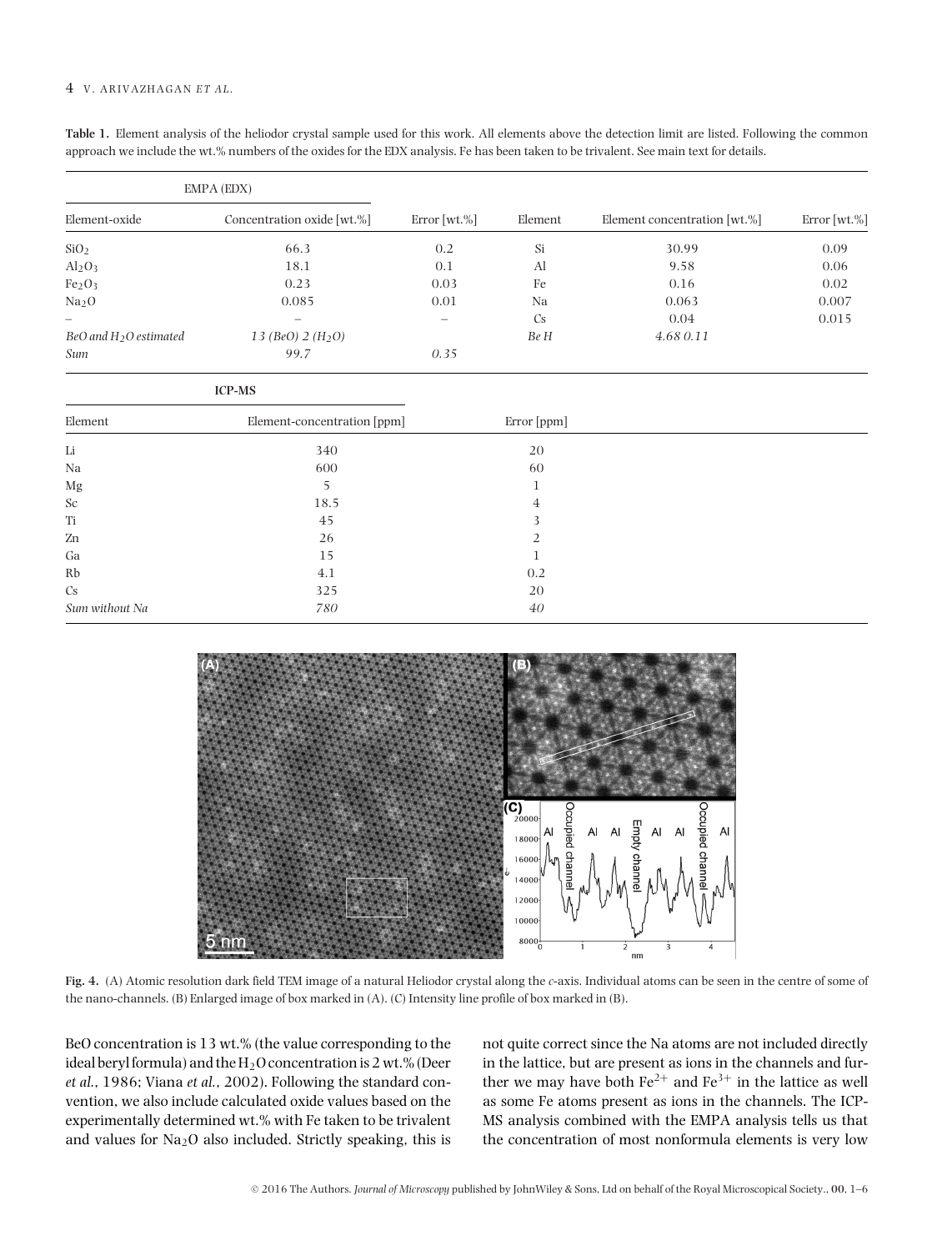and can be ignored. The only significant contributions are: Fe  $(Z = 26)$ : 160 ppm, Na  $(Z = 11)$ : 600 ppm, Cs  $(Z = 55)$ : 325 ppm and Li  $(Z = 3)$ : 340 ppm. Na, Cs and Li are all alkali metals and thus expected to be included as ions in the channels. Note that the number of Cs atoms is small compared to the other alkali atoms. For every Cs atom there is  $10.6 \pm 0.2$ Na atoms.

Figure 4 shows a larger scale, raw atomic resolution HAADF image, along the *c*-axis together with an enlarged section and a line scan intensity plot. Here it can be seen that several channels contain what appear to be individual atoms centred in the middle of the channels. As discussed in the introduction it is known from spectroscopy that the channels in beryl can contain alkali ions. According to the element analysis presented above the only alkali metals present here in larger amounts are Na, Cs and Li. Further as also discussed in the introduction it has been speculated that Fe ions  $(Z = 26)$  can be incorporated in the channels. Li is too light to be imaged even in this sample by HAADF STEM. Cs is heavier, but only present in a very small amount. Na is lighter than both Al and Si, and a few Na atoms in some of the open channels would not have the scattering power to give the observed contrast in the channels unless these channels are close to fully occupied by Na ions. However, such a high occupancy of Na ions is excluded based on the overall Na content in the sample (roughly one Na atom for every 32 channels in each atomic plane). Fe is the only trace elements that has both the scattering power  $(Z=26)$  and is present with a sufficient concentration (roughly one Fe atom for every 35 channels in each atomic plane) to be able to cause the observed HAADF intensity in some of the channels. However, it cannot be excluded that Na and/or Cs contribute to some of the contrast in the partly filled channels. Fe incorporated in the lattice has not been analysed in this study, due to the relatively poor signal to noise ratio between atomic columns of the same type, enforced by the low critical dose.

## **Conclusion and future work**

In this paper, the first atomic resolution HAADF STEM images of a natural beryl crystal are presented. It is possible to image ions centred in the nano-channels. All formula atoms, except Be are clearly visible. The low critical dose hampers TEM analysis and makes spectroscopy analysis impossible. However, the *Z*-contrast suggests that Fe atoms are present in the channels. Our results give interesting perspectives for future work. An obvious next step would be a systematic, combined HAADF STEM/spectroscopy study of other varieties of beryl and quantitative analysis combined with image simulations to determine ifmetal ions trapped in the channels contribute to the colour generation. It should be possible to do this through Z-contrast imaging alone. Imaging in the direction perpendicular to the *c*-axis (e.g. [1 -2 1 0]) should also be included for complementary information. More efficient spectrometers

would maybe allow elemental analysis on individual atoms to be performed below the critical electron dose, and thereby it should be possible to determine conclusively the cause of specific colour changes.

# **Acknowledgements**

This project was supported by the Research Council of Norway through the program Forny2020, project nr. 234159/O30 and support to the Norwegian Micro- and Nano-Fabrication, NorFab (197411/V30) and the NORTEM (197405) facilities as well as the Norwegian PhD Network on Nanotechnology for Microsystems (VA research grant).

## **References**

- Andersson, L.O. (2013) The yellow color center and trapped electrons in beryl. *Can. Miner*. **51**, 15–25.
- Andersson, L.O. (2006) The positions of H, Li and Na impurities in beryl. *Phys. Chem. Miner*. **33**, 403–416.
- Anovitz, L.M., Mamontov, E., Ishai, P.B. & Kolesnikov, A.I. (2013) Anisotropic dynamics of water ultraconfined in macroscopically oriented channels of single-crystal beryl: a multifrequency analysis. *Phys. Rev. E*. **88**, 1–16
- Beal, K.-L. & Lentz, D.R. (2010) Aquamarine beryl from Zealand Station, Canada: a mineralogical and stable isotope study. *J. Geosci*. **55**, 57– 67.
- Bragg, W.L. & West, J. (1926) The structure of beryl, Be<sub>3</sub>Al<sub>2</sub>Si<sub>6</sub>O<sub>18</sub>. *P. Roy. Soc. Lond. A. Mat*. **111**, 691–714.
- Buseck, P.R. & IIJIMA, S. (1974) High resolution electron microscopy of silicates. *Am. Miner*. **59**, 1–21.
- Charoy, B., De Donato, P., Barres, O. & Pinto-Coelho, C. (1996) Channel occupancy in an alkali-poor beryl from Serra Branca (Goias, Brazil): spectroscopic characterization. *Am. Miner*. **81**, 395–403.
- Deer, W.A., Howie, R.A. & Zussman, J. (1986) *Rock Forming Minerals: Disilicates and Ring Silicates*. Longman Scinetific & Technical, London, England.
- Egerton, R.F. (2013) Control of radiation damage in the TEM. *Front. Elect. Microsc. Mater. Sci*. **127**, 100–108.
- Folinsbee, R.E. (1941) Optic properties of cordierite in relation to alkalis in the cordierite-beryl structure. *Am. Miner*. **26**, 485–500.
- Fridrichová, J., Bacík, P., Rusinová, P., Antal, P., Skoda, R., Bizovská, V. & Miglierini, M. (2015) Optical and crystal-chemical changes in aquamarines and yellow beryls from Thanh Hoa province, Vietnam induced by heat treatment. *Phys. Chem. Miner*. **42**, 287– 302.
- Fritsch, E. & Rossman, G. (1988) An update on color in gems, part III: colors caused by band gaps and physical phenomena. *Gems Gemol*. **24**, 81–102.
- Gibbs, G.V., Breck, D.W. & Meagher, E.P. (1968) Structural refinement of hydrous and anhydrous synthetic beryl,  $Al_2(Be_3Si_6)O_{18}$  and emerald, Al1.9Cr0.1(Be3Si6)O18. *Lithos* **1**, 275–285.
- Giuliani, G., Chaussidon, M., Schubnle, H.-J. *et al*. (2000) Oxygen isotopes and emerald trade routes since antiquity. *Science* **287**, 631– 633.
- Goldman, D.S., Rossman, G.R. & Parkin, K.M. (1978) Channel constituents in beryl. *Phys. Chem. Miner*. **3**, 225–235.